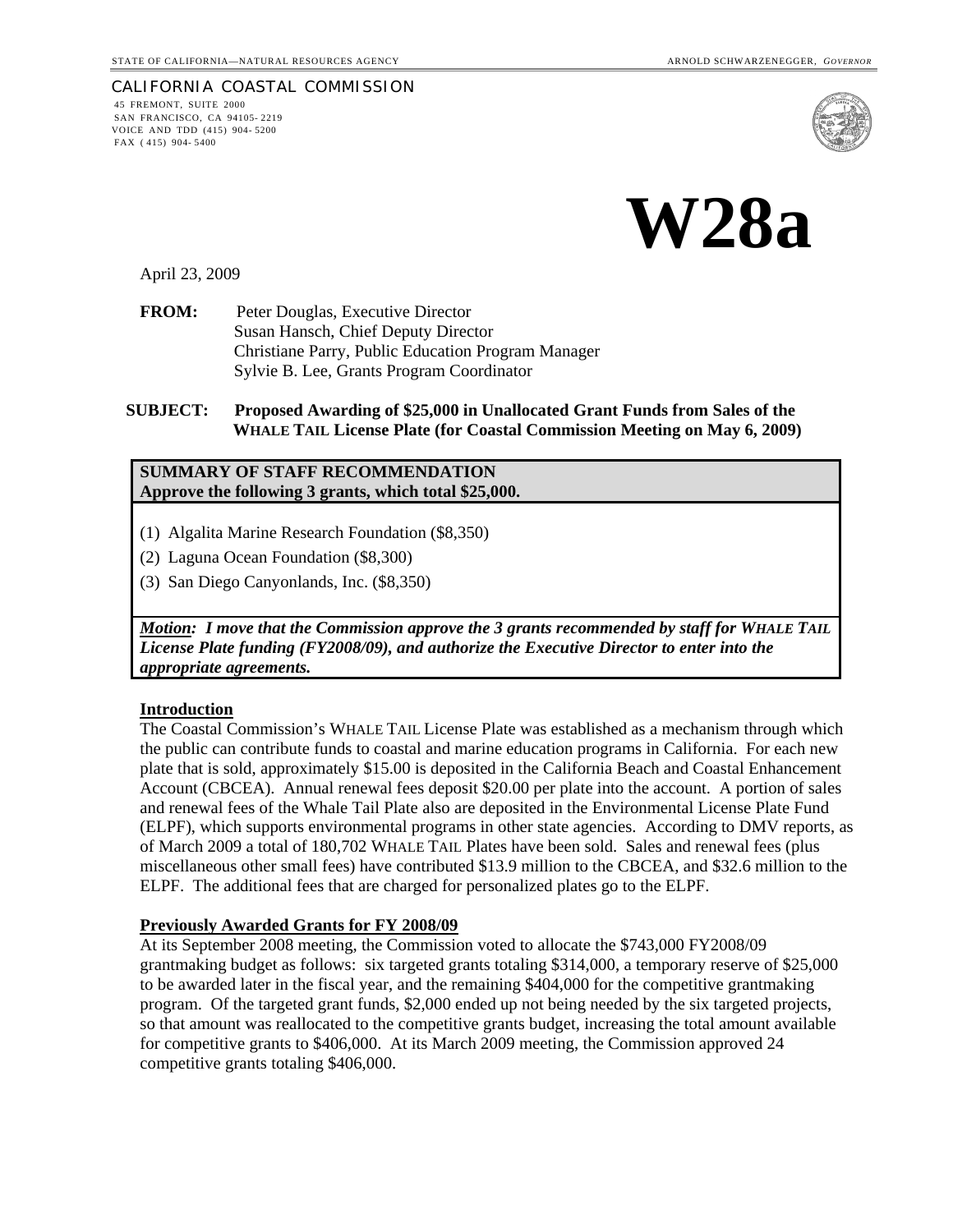Before now, no action had yet been taken on the \$25,000 temporary reserve. These funds had been set aside to be available for potential opportunities which could arise, but to date they have not been needed by any other project. Therefore, the staff recommends funding three additional worthy projects that had applied for competitive grant funding during this fiscal year but were originally declined due to lack of available funds.

The staff recommends that the Commission fund the three programs listed below, totaling \$25,000.

# **1. Algalita Marine Research Foundation \$8,350**

*Project Title: GIS Public Education Project Location: Worldwide Project Timeline: June 2009 to May 2010 Total Project Budget: \$38,248 Estimated number of people served by the project thousands of members of the public* 

The Algalita Marine Research Foundation (AMRF) focuses on research and education regarding plastic pollution in the Pacific Ocean. The organization is based in Long Beach and is perhaps best known for studies in the so-called "Garbage Patch" of the ocean's North Pacific Gyre, which concluded that there were six time the mass of plastic as plankton in those waters, somewhat resembling a "plastic soup." Since the publication of these research findings in 2001, there has been an increasing amount of public interest in the North Pacific Gyre and the problem of floating plastics in the ocean. With this rise in interest, discussions, and publications has come some misunderstandings and conflicting accounts of the nature of the "Garbage Patch" and what the research actually shows.

In this project, AMRF would develop and post a website featuring research maps and research results using geographic information system (GIS) technology. The website would illustrate what is known about the quantity and concentration of plastic debris in the Pacific Ocean. AMRF would be able to visually communicate the results of current research on the topic of plastic marine debris to students, the general public, and the media. The goal of the website would be to communicate to a range of age groups, while at the same time providing high-quality technical data that could be used by other researchers. The website would support AMRF's educational programming in which students track research voyages and communicate with researchers, and it would also include suggestions of how viewers can help keep plastic debris from entering the ocean.